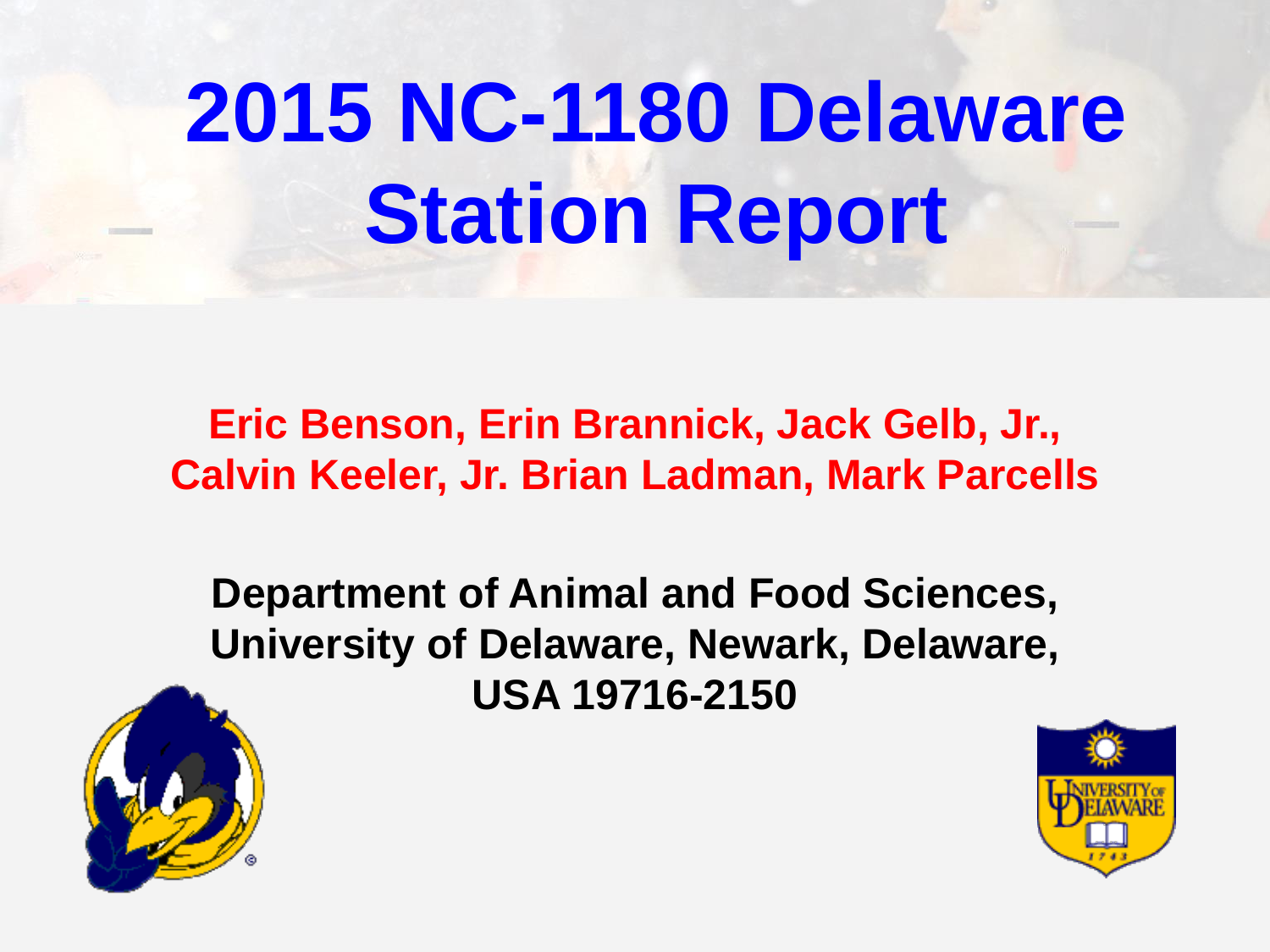## **Objective 1: Ecology of Poultry Respiratory Diseases**

## **IBV**

#### **IBV surveillance**

Arkansas (230)  $\blacktriangleright$ Mass/Conn (45)  $\triangleright$ DE 072 (67) **DMV/1639/2011 (170)** Two or more genotypes (130)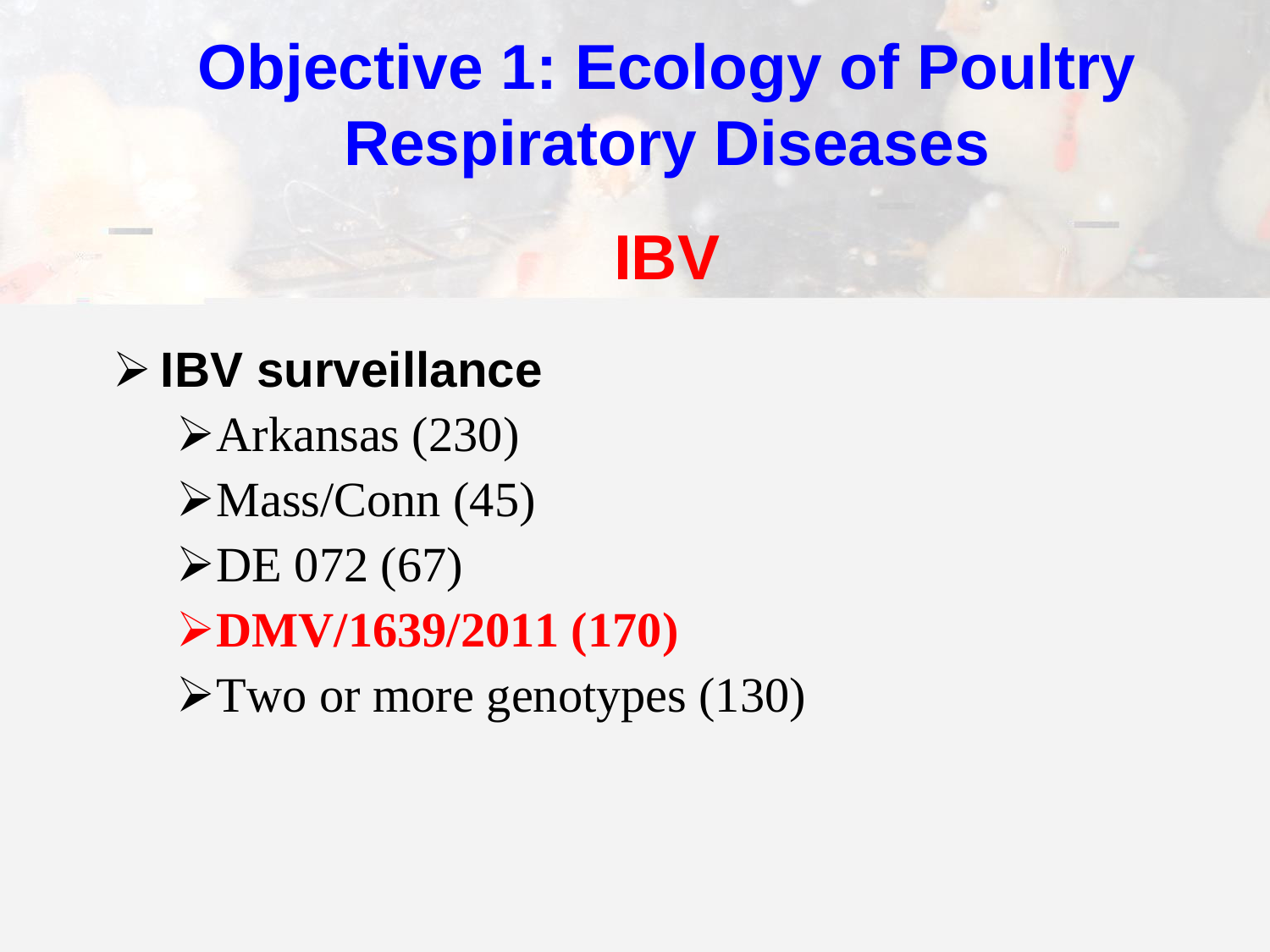## **NDV and ILTV**

#### **NDV (54 by rRT-PCR)**

- **Not associated with respiratory disease**
- **No vNDV isolates**

### **ILTV (115)**

- **Virulent non-vaccine related isolates were rare (5)**
- **1 case in non-vaccinated flock (May)**
- **4 cases in non-vaccinated flocks after vaccination was stopped this summer**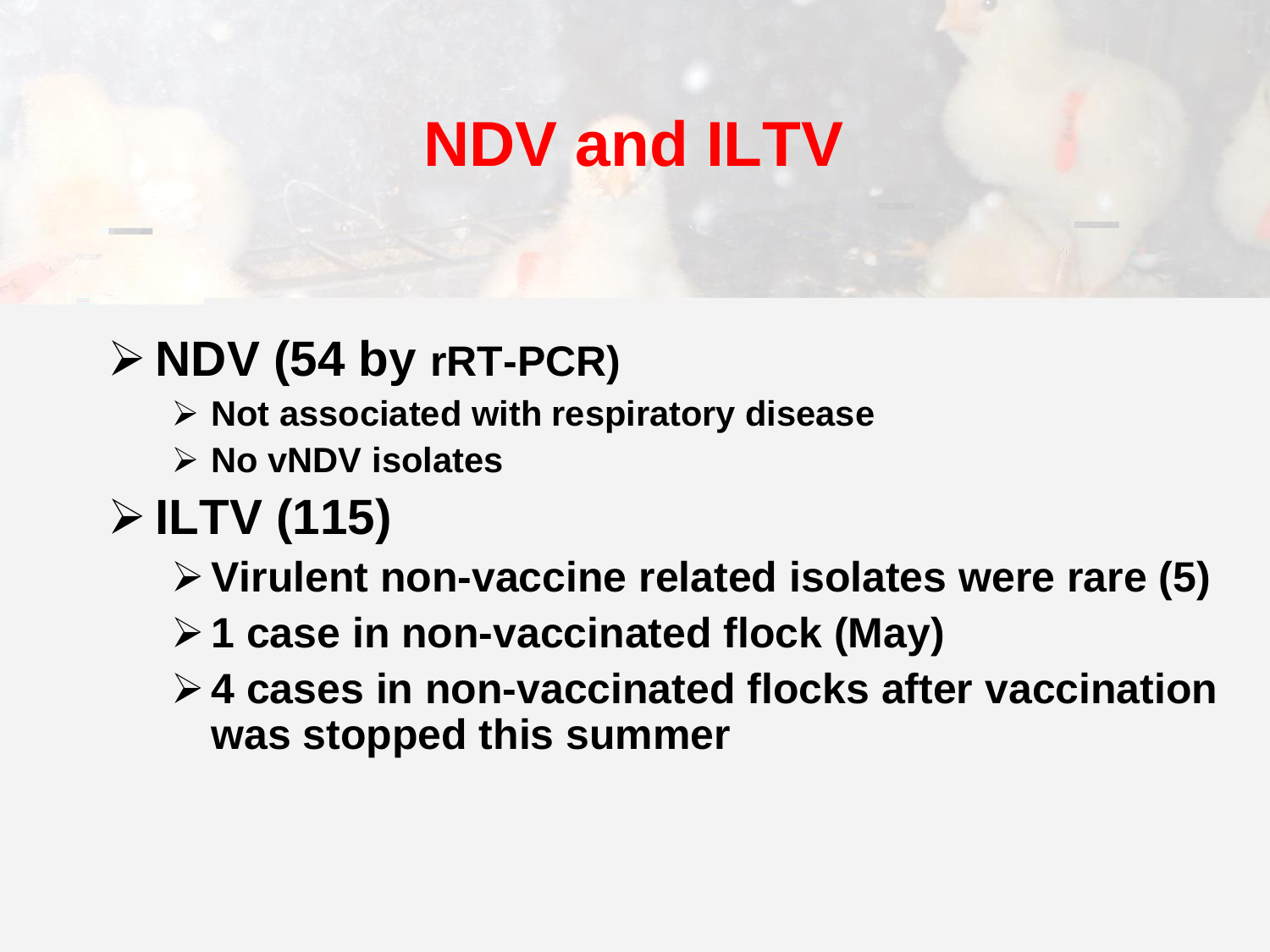#### **Concurrent Infections**

 **IBV and NDV (43) IBV and ILTV (88) IBV, NDV and ILTV (21)**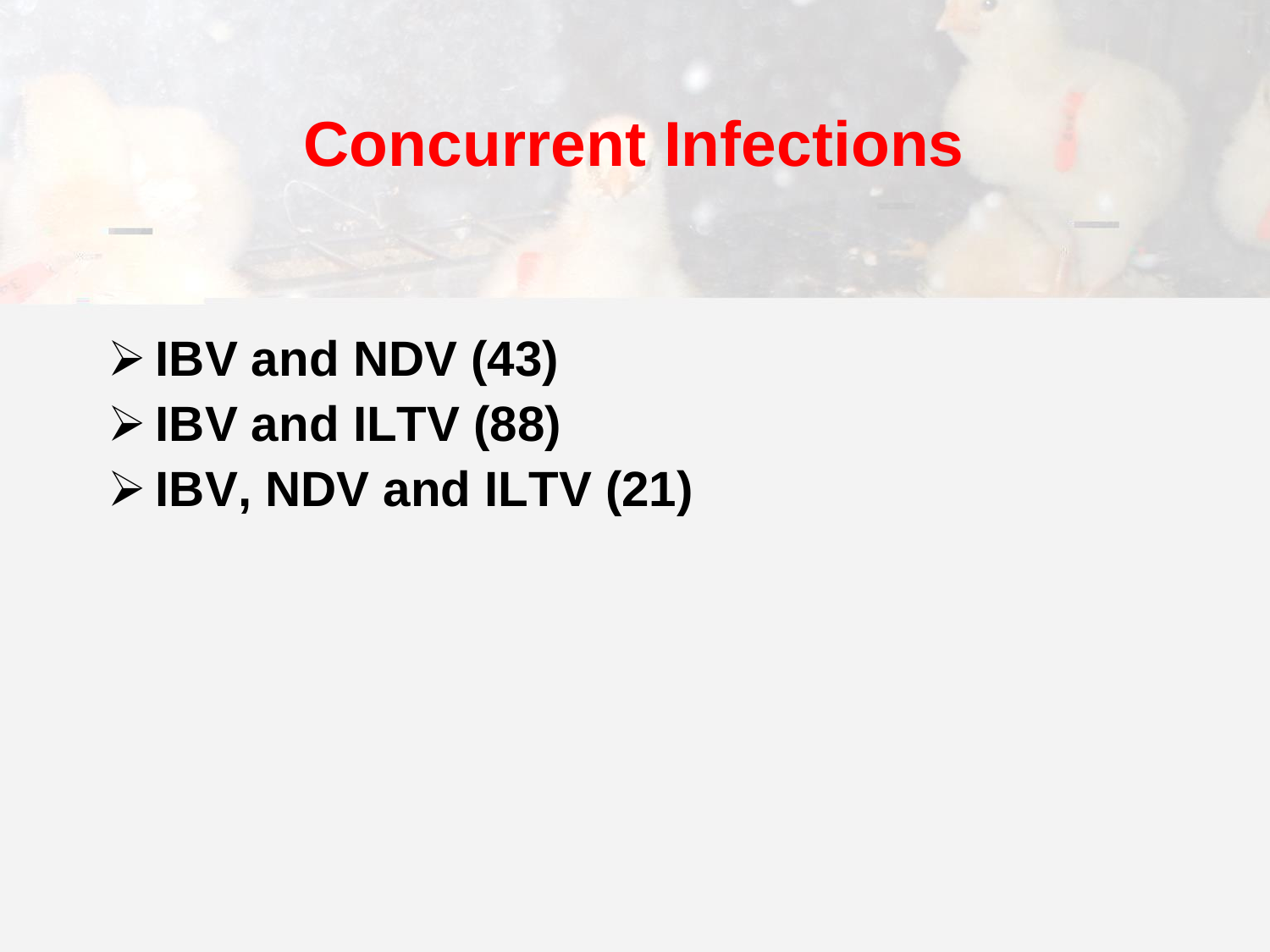### **AIV**

- **No isolates from active (pre-slaughter) or passive (clinical cases) samples from commercial broilers or backyard flocks**
- **No wild bird surveillance during the period**
- **AIV was detected in a non-commercial mallard type duck in April, 2015**
	- **Non-H5, non-H7 subtype**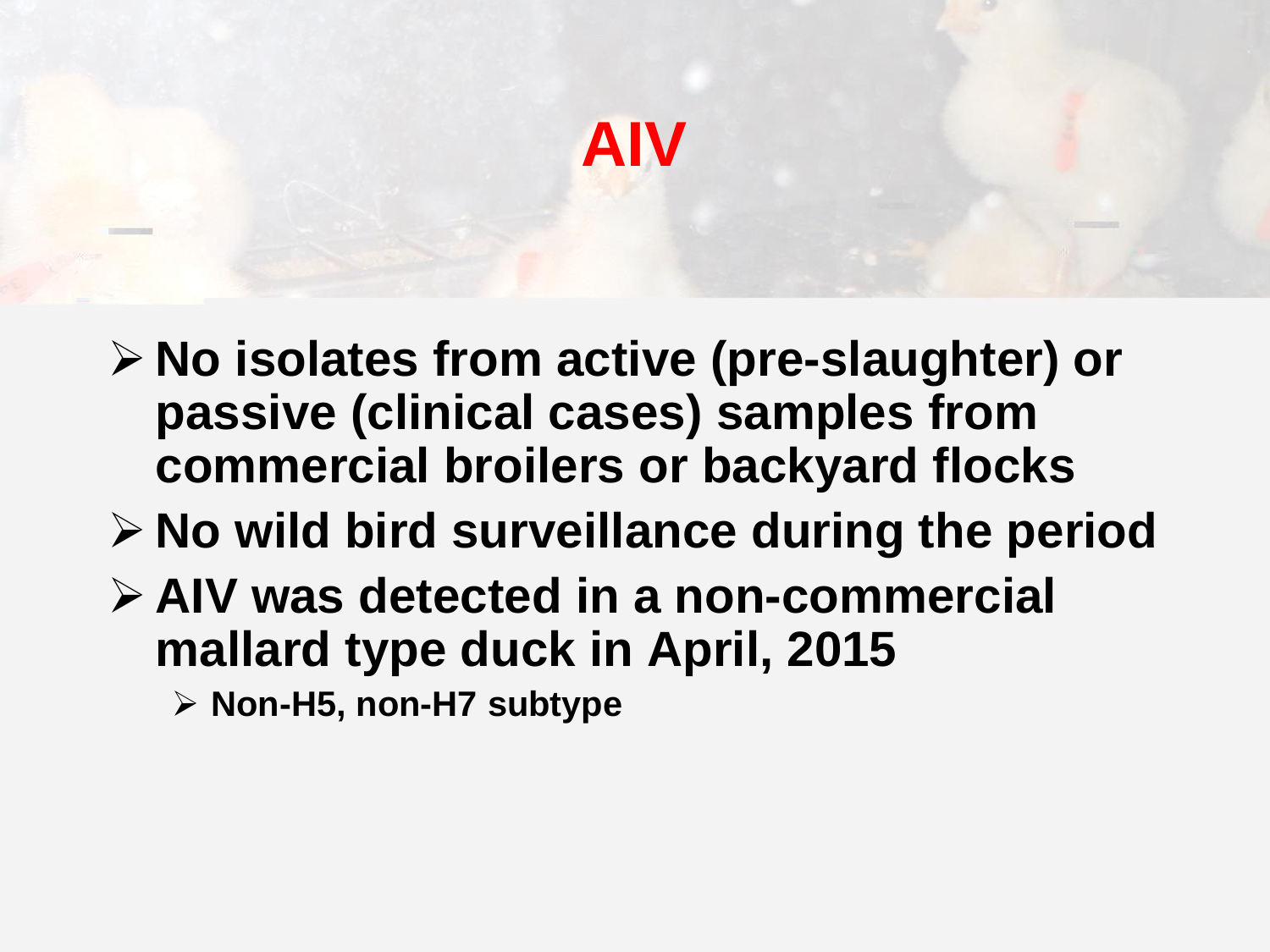## **Objective 3: Pathogenesis of poultry respiratory diseases**

## **IBV DMV/1639/11**

- **Aug-Nov. 2014 – 6 cases of nephropathogenic IBV (originally identified in 2011)**
- **Over 40 cases to date in 2015**
- **Interstitial nephritis seen in 100% of cases (see Figure)**
- **Over 100 flocks positive for "1639" by PCR**
	- **Respiratory, renal, or combination**
- **"1639" strain of IBV is more widespread than previously believed**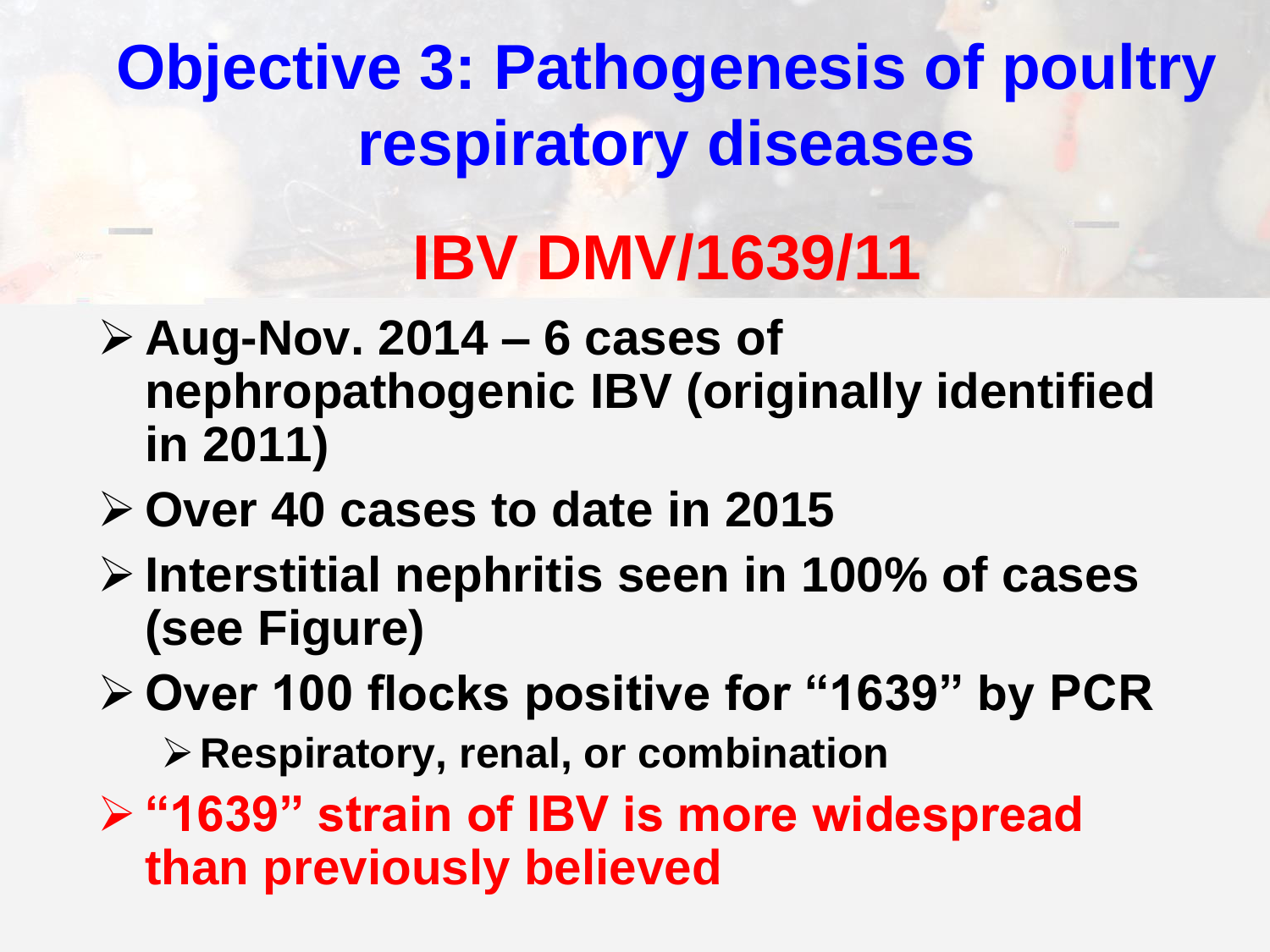#### **Nephropathogenic IBV Lesions**



**Figure 1:** In nephropathogenic Infectious Bronchitis Virus (NIBV) infection, there is wide variability in both the severity of interstitial nephritis and in the presence or absence of urate formation. In the majority of NIBV cases, lymphoplasmacytic interstitial inflammation predominates separating renal tubules, and little to no urate formation is observed. This type and pattern of inflammation is the most consistent microscopic lesion observed in NIBV cases and is most specific for NIBV when observed in the area of the medullary cones.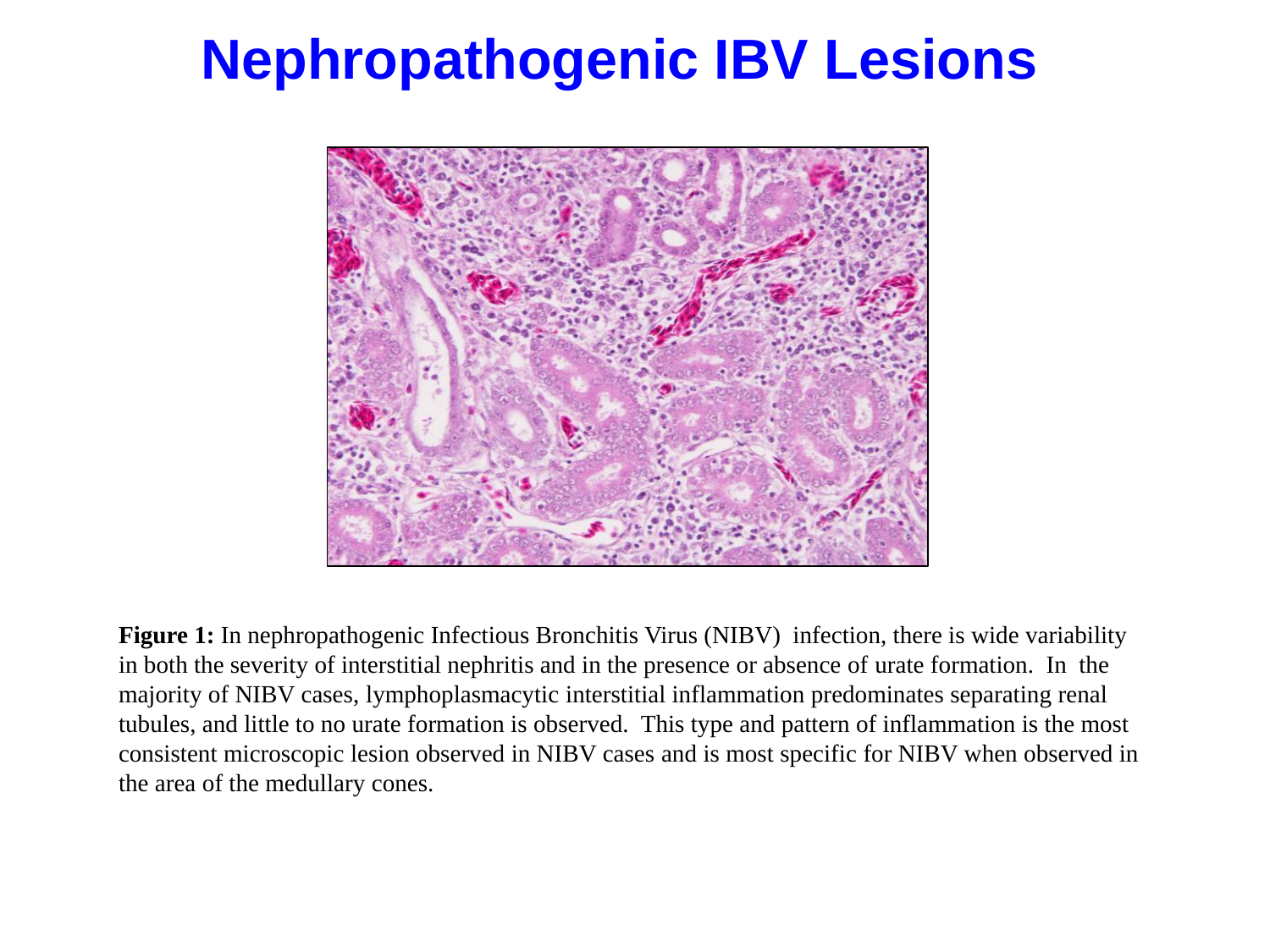

- **CEO ILTV vaccines are composed of virus mixtures**
- **UDCEOD2 and UDCEOD3 are less pathogenic but offer protection from challenge**
- **Stability is being evaluated by passage (20) in eggs, birds and primary hepatocyte cell culture**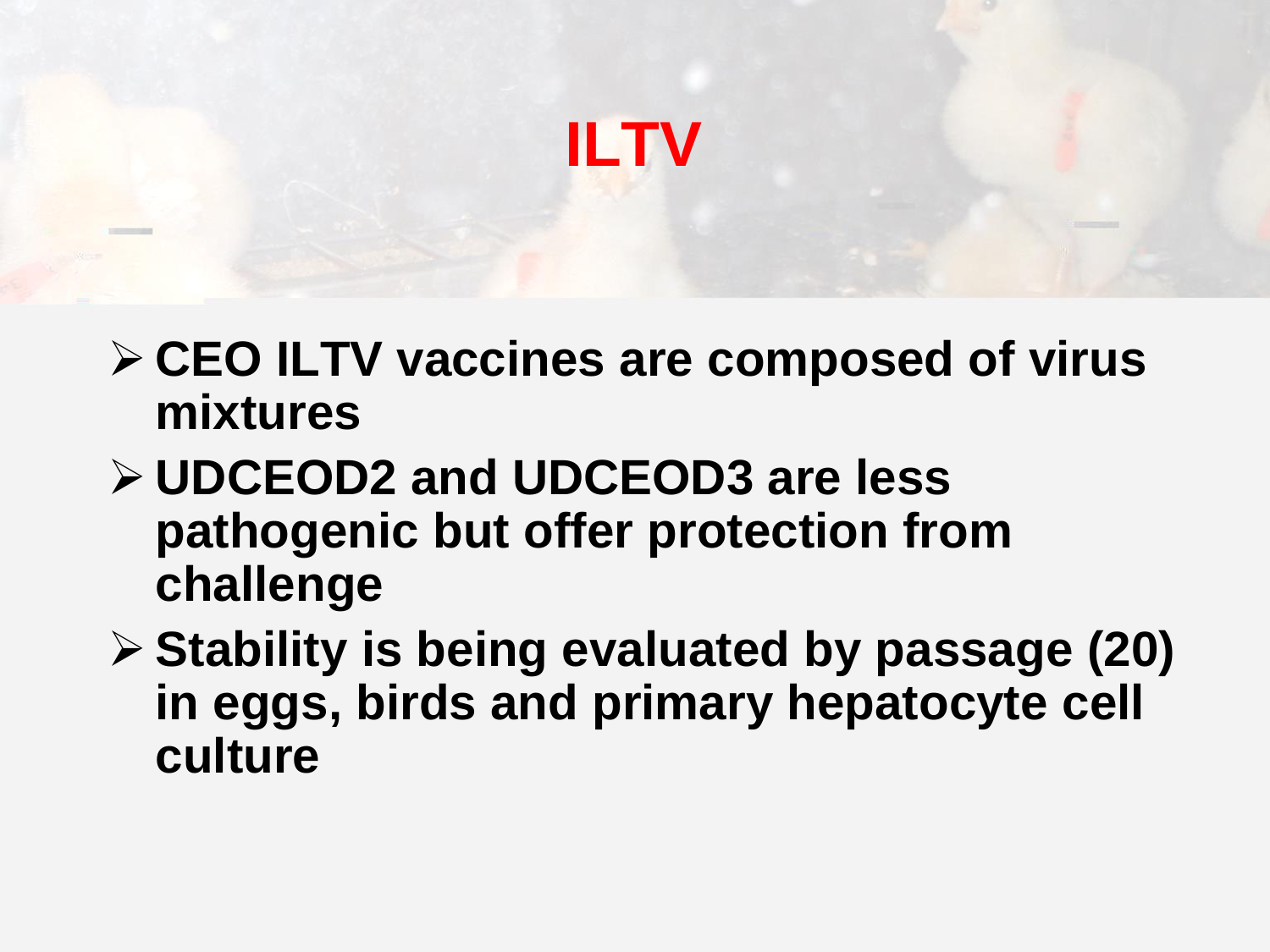#### **UDCEOD2 is Less Pathogenic than the Parent CEO vaccine**



**UDCEOD2 is less pathogenic than the CEO vaccine on days 3- 5 post inoculation (p<.001), and on day 6 (p<.011). There is no statistical difference in pathogenicity on days 7-8.**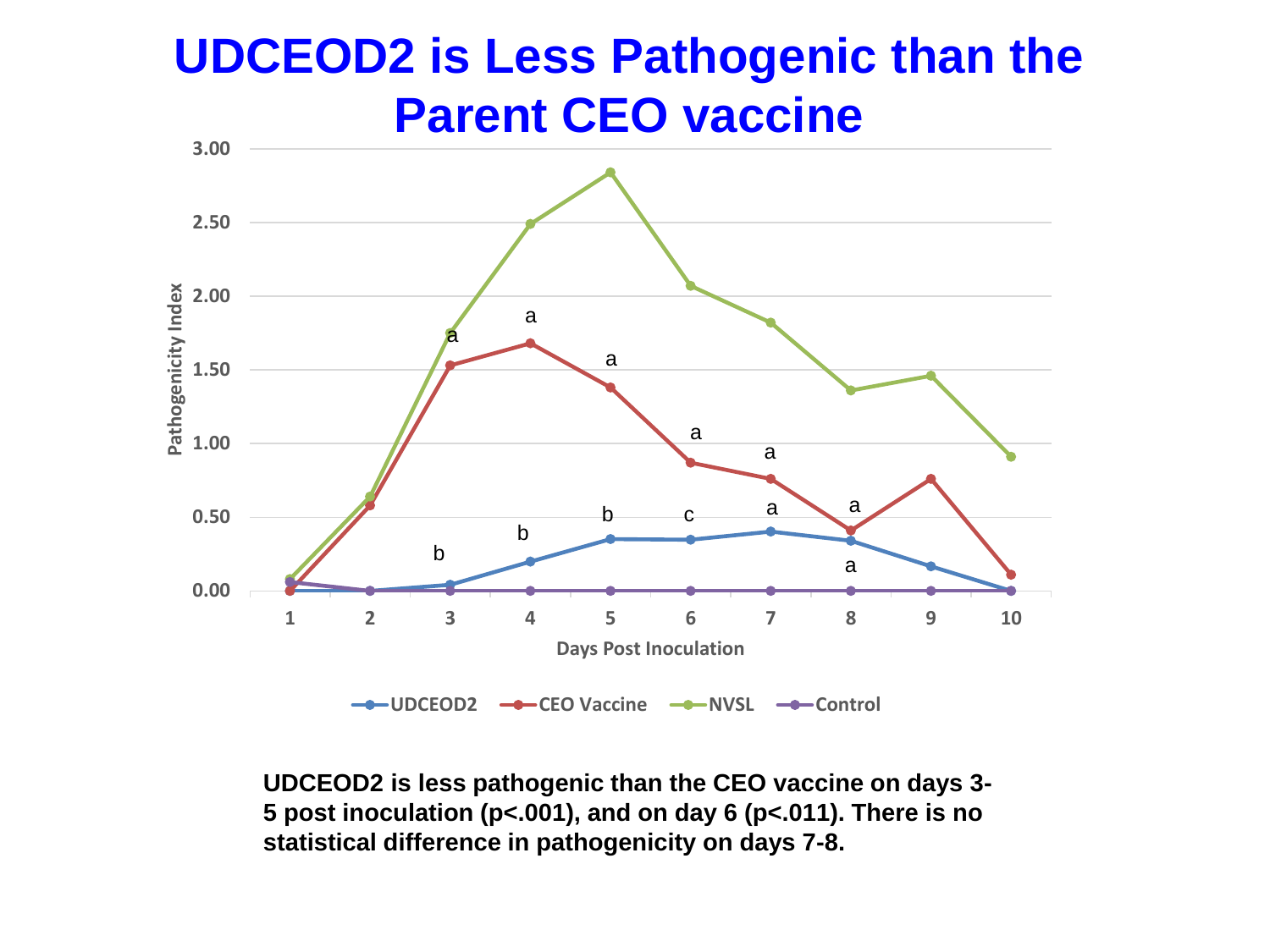## **Objective 4: Control and Prevention of Poultry Respiratory Diseases IBV**

- **Cold adaptation and heat exposure methods have been used to attenuate DMV/1639/11**
- **Preliminary pathogenicity testing indicates that the heat-treated strain is a potential vaccine candidate**
- **Additional studies are planned**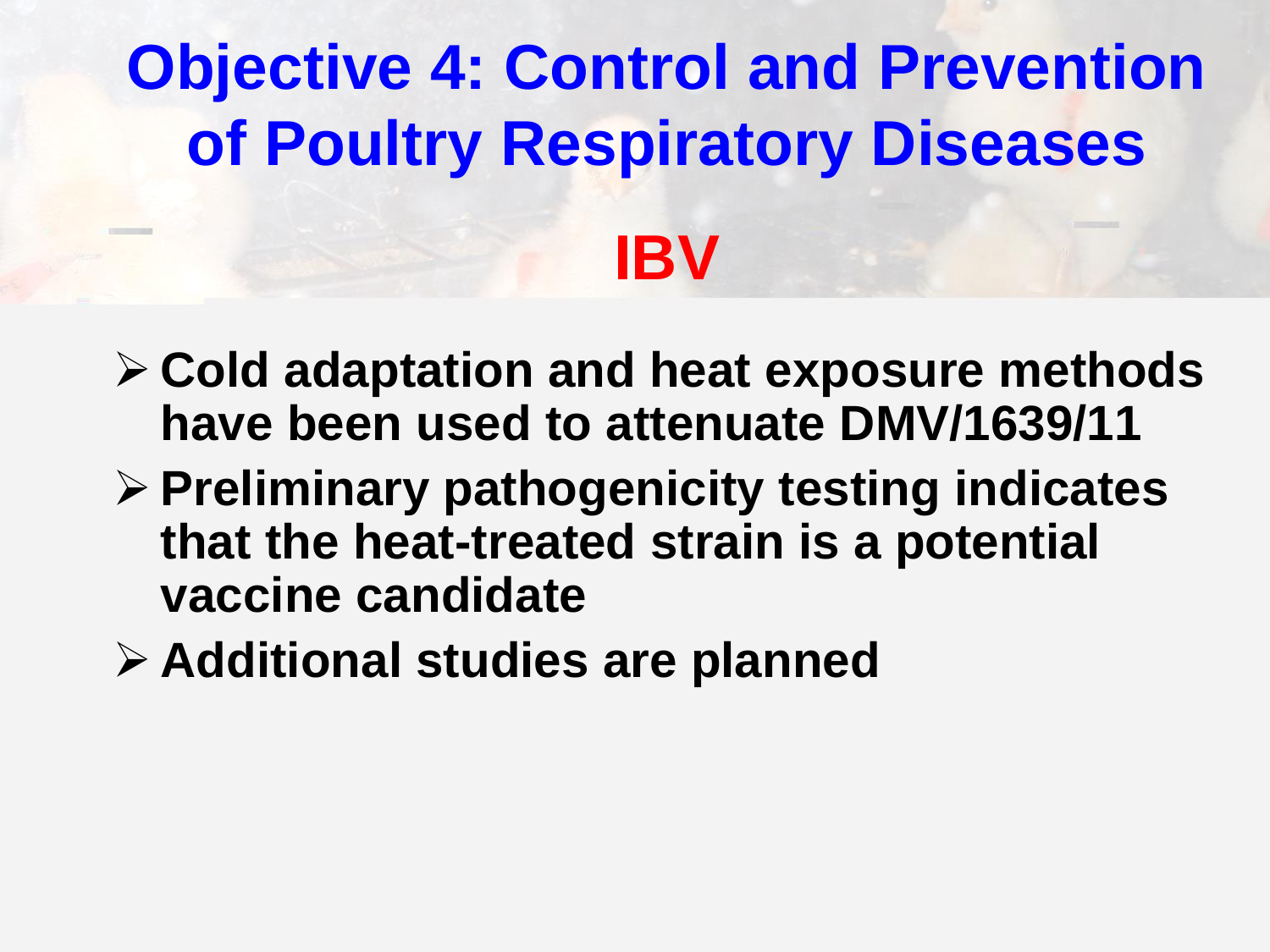## **ILTV**

- **Previously reported that ILT vaccine given at 1X dose by drinking water produces only 50% coverage**
- **One company has increased vaccine dosage (2X to 3X) and application frequency**
- **Company reports more consistent vaccination results (fewer flocks with lingering and severe vaccination reactions)**
- **► Back passage of the vaccine virus may be reduced by increasing vaccination coverage**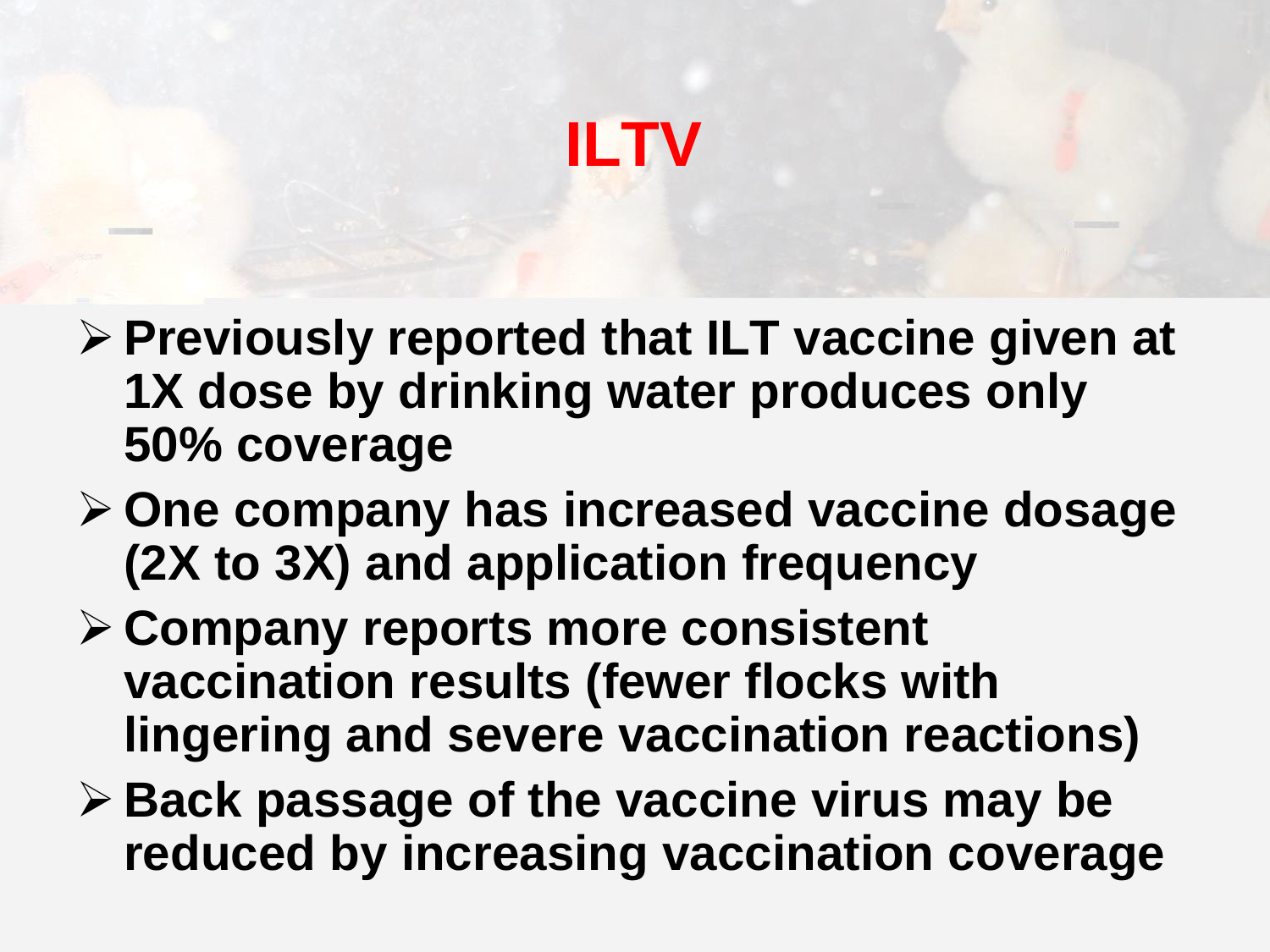# **2015 PRD-CAP Delaware Report**

**Eric Benson, Jack Gelb, Jr., Calvin Keeler, Jr.**

**Department of Animal and Food Sciences, University of Delaware, Newark, Delaware, USA 19716-2150**



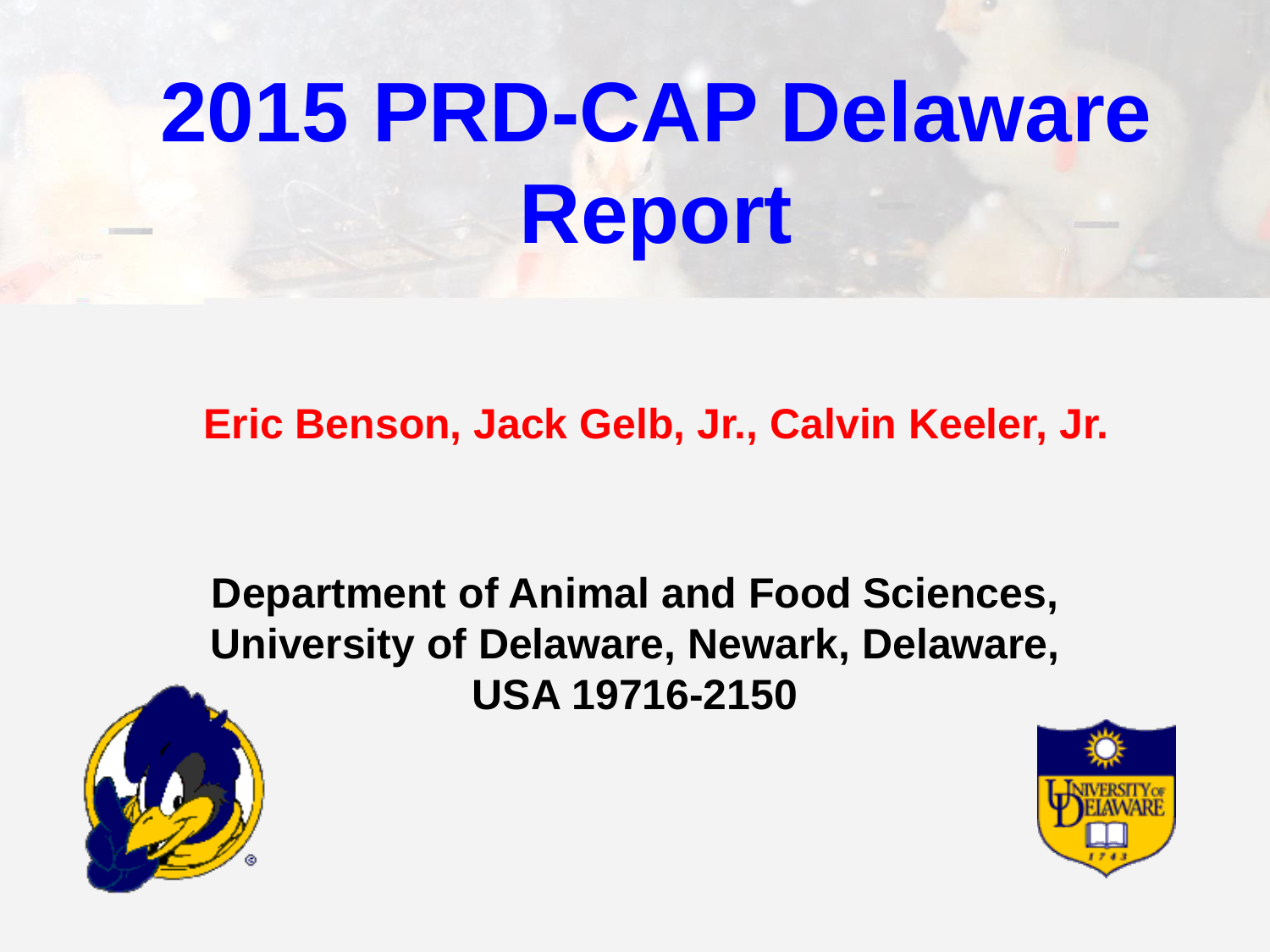**Objective 2: Investigate the multifactorial etiology involving poultry respiratory diseases**

- **RDC (Respiratory Disease Complex) is the multi-agent (bacterial and viral), multivariable avian respiratory disease syndrome that has been the focus of this and previous USDA regional projects**
- **The development of newer molecular techniques (based on NG sequencing technologies) now allow the study of the microbial ecology of the avian respiratory tract (microbiome, virome)**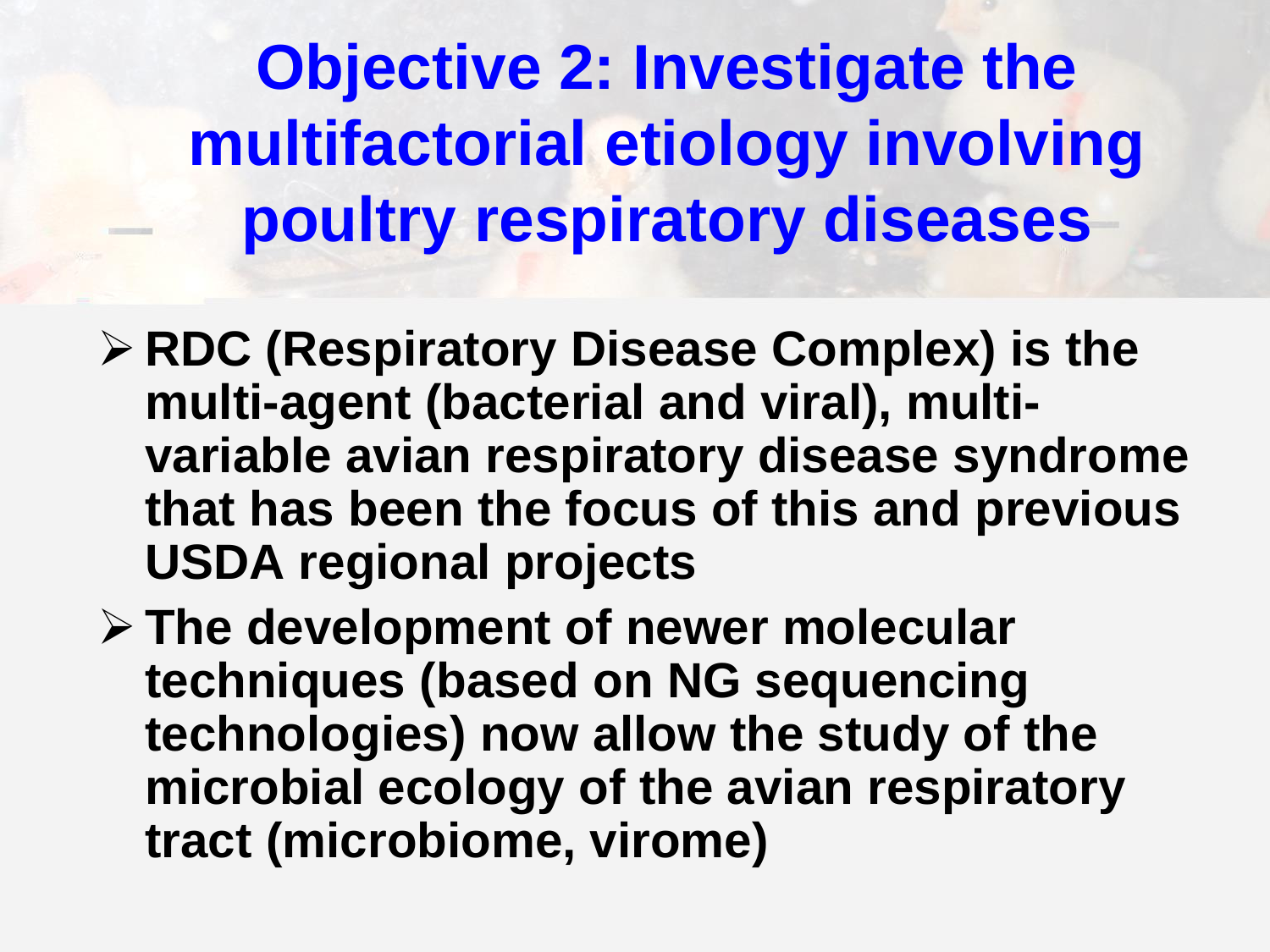## **Key Questions and Approaches**

#### **Source of bird**

**Broiler (DE), layer (OH), turkey (MN)**

#### **Source of material**

**Oral-pharyngeal swab, broncho-alveolar lavage, respiratory tissue, others?**

#### **Common methodology**

- **Bacterial and viral enrichment**
- **Library construction/sequencing**
- **Bioinformatic analysis**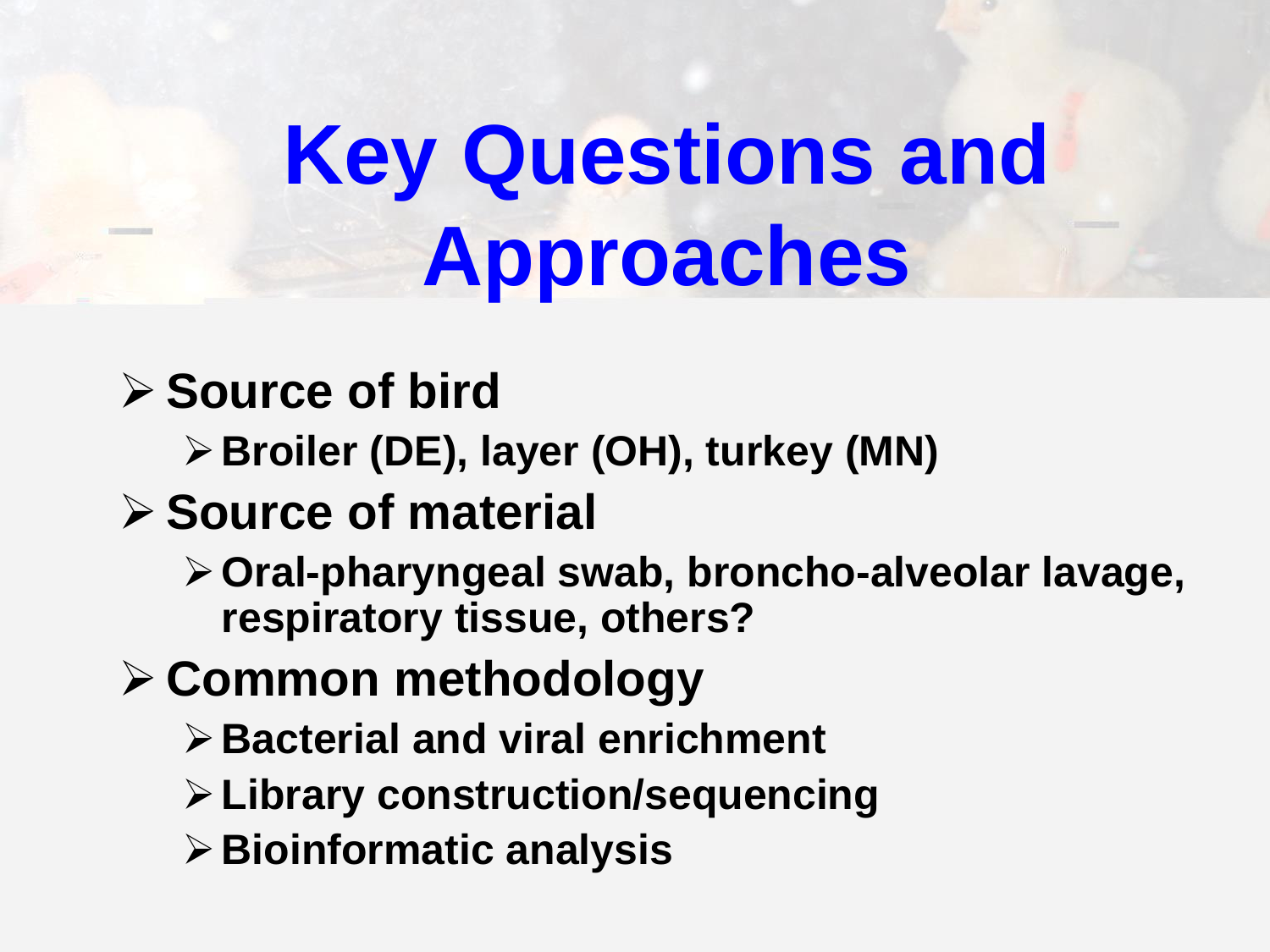

## **UD Progress**



**Identifying research partner(s)**

- **Longitudinal study of broilers grown under traditional and "free range" conditions**
- **Evaluating methods for the enrichment of bacterial and viral populations**
	- **Epifluorescence**
- **Evaluating** 
	- **Bacteria – 16S**
	- **Virus – RNA and DNA based metagenomics**